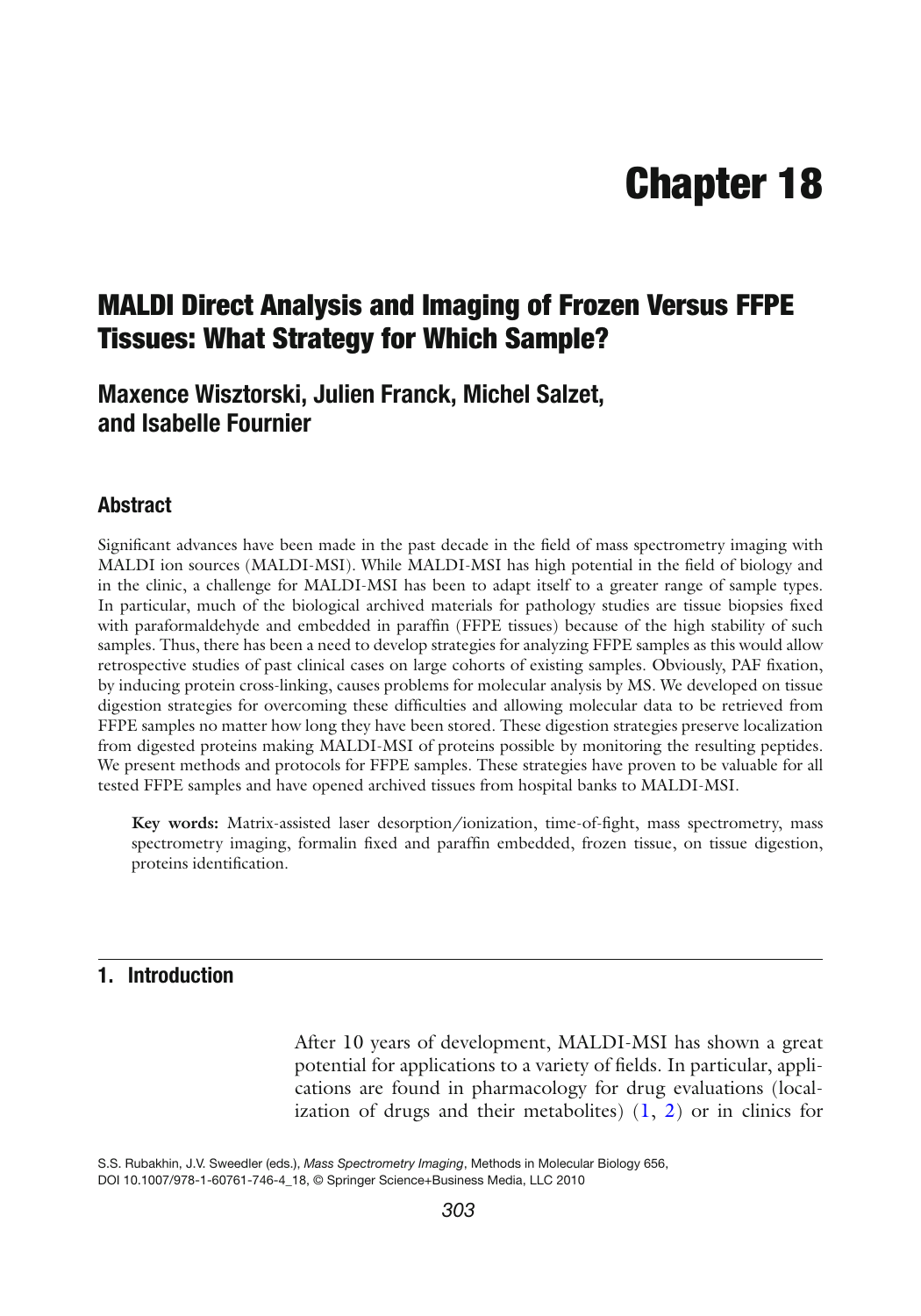biomarkers discovery and study or molecular classification of pathologies  $(3-6)$  $(3-6)$ . MALDI imaging was successfully carried out and demonstrated on frozen tissue sections after snap freezing procedures without fixation  $(7, 8)$  $(7, 8)$  $(7, 8)$ . But the possibility of simultaneously detecting and localizing hundreds of different molecules in a sample without prior labeling become a tremendous challenge: how does one identify them? In fact, clinical applications require the identification and validation of target molecules [\(9\)](#page-18-6).

Importantly, a vast number of samples contained in hospital tissue banks have proven to be incompatible with MS analysis and are thus had not been usable for MALDI-MSI. The majority of archived samples have been stored after fixation and paraffin embedding. The fixation step is necessary to increase sample stability and preserves tissue fine structures for observations after tissue sectioning. The most commonly used fixative is paraformaldehyde (PAF) or formalin. When PAF fixation is used prior to paraffin embedding, the resulting samples are called formalin fixed and paraffin embedded or FFPE. Because FFPE samples can be stored for decades, many samples are available from hospital tissue banks allowing creating larger cohorts even for rare pathologies or subpathologies  $(8, 10-12)$  $(8, 10-12)$  $(8, 10-12)$  $(8, 10-12)$ . In addition, the clinical outcomes of the donors and the pathologist diagnosis are known, making FFPE tissues a mine of information, especially if the imaged compounds can be identified. While PAF fixation is ideal for conservation and structure preservation, it causes difficulties for molecular analysis. In fact, PAF fixation induces molecular cross-linking, especially of peptides and proteins.

Chemical reaction processes involved in PAF fixation are extremely complex. Protocols and outcomes of PFA fixations have been extensively studied, but only few literature reports directly address the issues of the specific molecular chemical reactions underlying the fixation process  $(13-15)$  $(13-15)$ . In a simplified way, we can state that PAF reacts principally with free amine groups by the formation of methylene bridges. The primary reaction of the aldehyde to the protein has fast kinetics  $(13-15)$  $(13-15)$ . On the contrary, secondary reactions lead to the formation of the methylene bridge as a much slower process taking place over days  $(13-15)$  $(13-15)$ . Thus, reactions still proceed even after paraffin embedding. Therefore, the proteins become further imprisoned over time as methylene bridges slowly form.

As proteins are all cross-linked together, MS analysis of such tissue samples after tissue sectioning and paraffin removal generates few peaks. As reactions still proceed inside the paraffin blocks, MS spectra generated from these samples are dependent on storage time. For recent FFPE blocks (∼0–6 months), ion signals are retrieved  $(8)$ . These signals are mainly observed in the peptide mass range and detailed study of the corresponding mass spectra shows that peaks have broadened profiles with +12 u.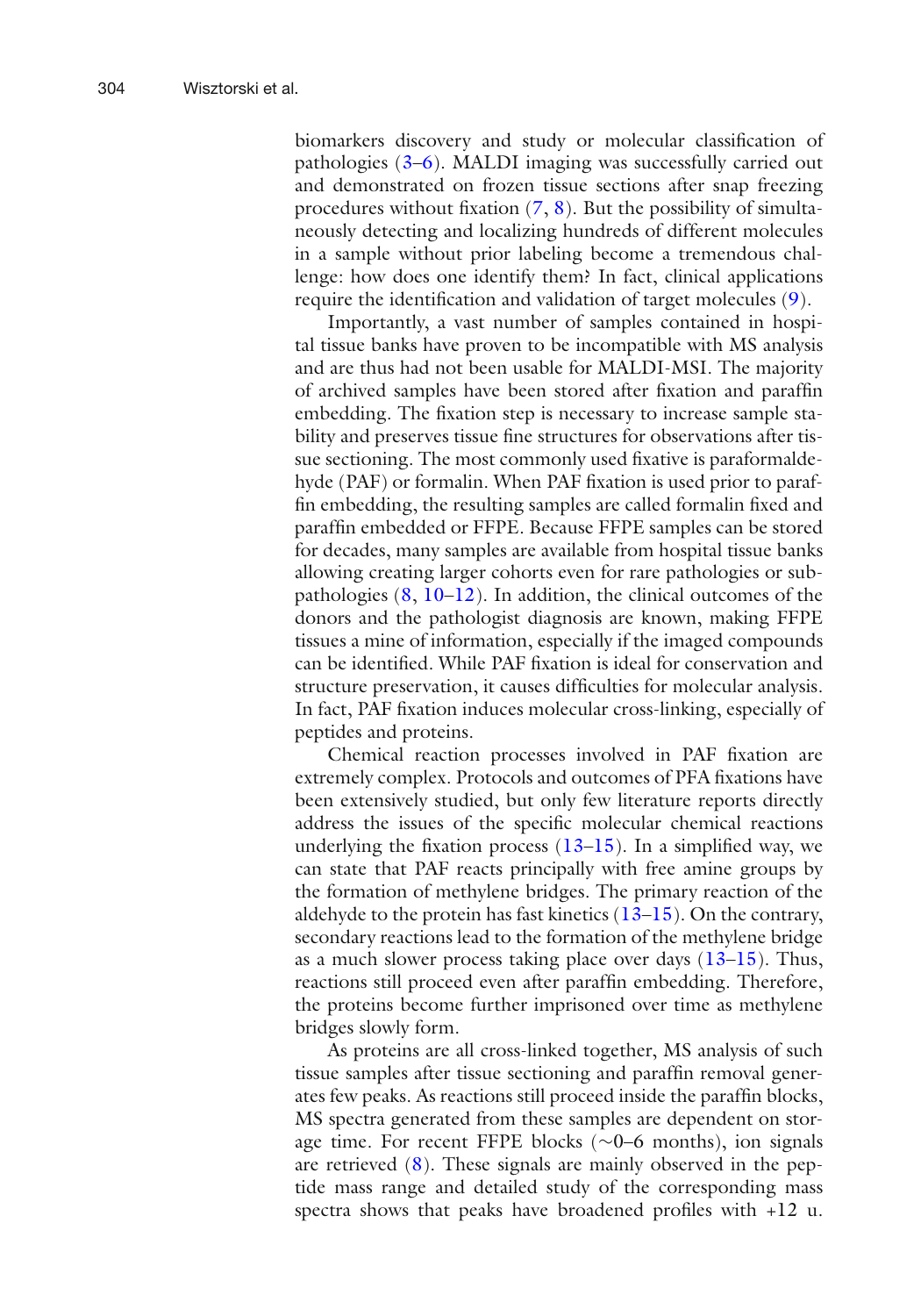mass adduct [\(16\)](#page-18-11). Such phenomena were previously observed and described in other MS studies and are due to sub-reactions from PAF fixation. These sub-reactions also present slow kinetics and proceed after paraffin embedding. The intensity of +12 u. adducts peaks and their number increases with storage time as is observed in the MS spectra. More peptide signals are observed when using specific MALDI matrices such as the reactive matrix 2,4-dinitrophenylhydrazine (2,4-DNPH) [\(8\)](#page-18-5). Surprisingly, for such a matrix, MS spectra do not contain the +12 u. adduct ions. This can be explained by assuming that 2,4-DNPH has a benefic effect by reacting with any free aldehyde groups (PAF) remaining in the tissues. For longer stored samples (>1 year), MS analyses do not allow the detection of exploitable signals even using reactive matrices such as 2,4-DNPH. Proteins crosslinking has also shown to be problematic for immunohistochemistry (IHC) experiments, by hampering antibody access to the epitope of the antigen. To overcome such problems, pathologists have extensively studied epitope unmasking procedures. Different antigen retrieval (AR) protocols compatible with IHC are now well known and described [\(17](#page-18-12)[–23\)](#page-19-0). One popular procedure is heating the sample at high pressure  $(17–23)$  $(17–23)$ . But, if AR allows epitope unmasking, such procedures do not reverse protein crosslinking. AR can be used before MS analysis of tissues and can improve analysis, although this has not proved not sufficient as the cross-linked proteins render these samples difficult to use for direct analysis by MALDI and MALDI-MSI.

New strategies are then needed to analyze FFPE tissue sections in an efficient manner, especially an approach that is independent of storage time. We have developed an approach based on "tissue enzymatic digestion" allowing one to obtain peaks from pieces of proteins (**Fig. [18.1](#page-3-0)**). In this strategy, the protein is enzymatically digested and the resulting peptides are subsequently analyzed on the tissue. MALDI-MSI after on tissue enzymatic digestion is possible if the localization of the generated peptides is maintained, i.e., if enzyme can be precisely deposited and localized onto the tissue. This is achievable by dropping small droplets of enzyme in a control manner. For the highest reproducibility, this can be done via an automatic device. If digestion peptides locations are precisely maintained, then MALDI-MSI of proteins can be deduced from the images generated from the peptide ion signals. In addition, these peptides are also useful for protein identification. In fact, because MALDI produces ions with only a few charges, MALDI is not well suited for direct identification of proteins by the means of "top-down" approaches; thus, "bottom-up" strategies are more common. Here we digest the proteins and use MALDI-MSI bottom-up approaches by performing MS/MS experiments on the peptides from the tryptic digestion from the FFPE preserved proteins. Such strategies are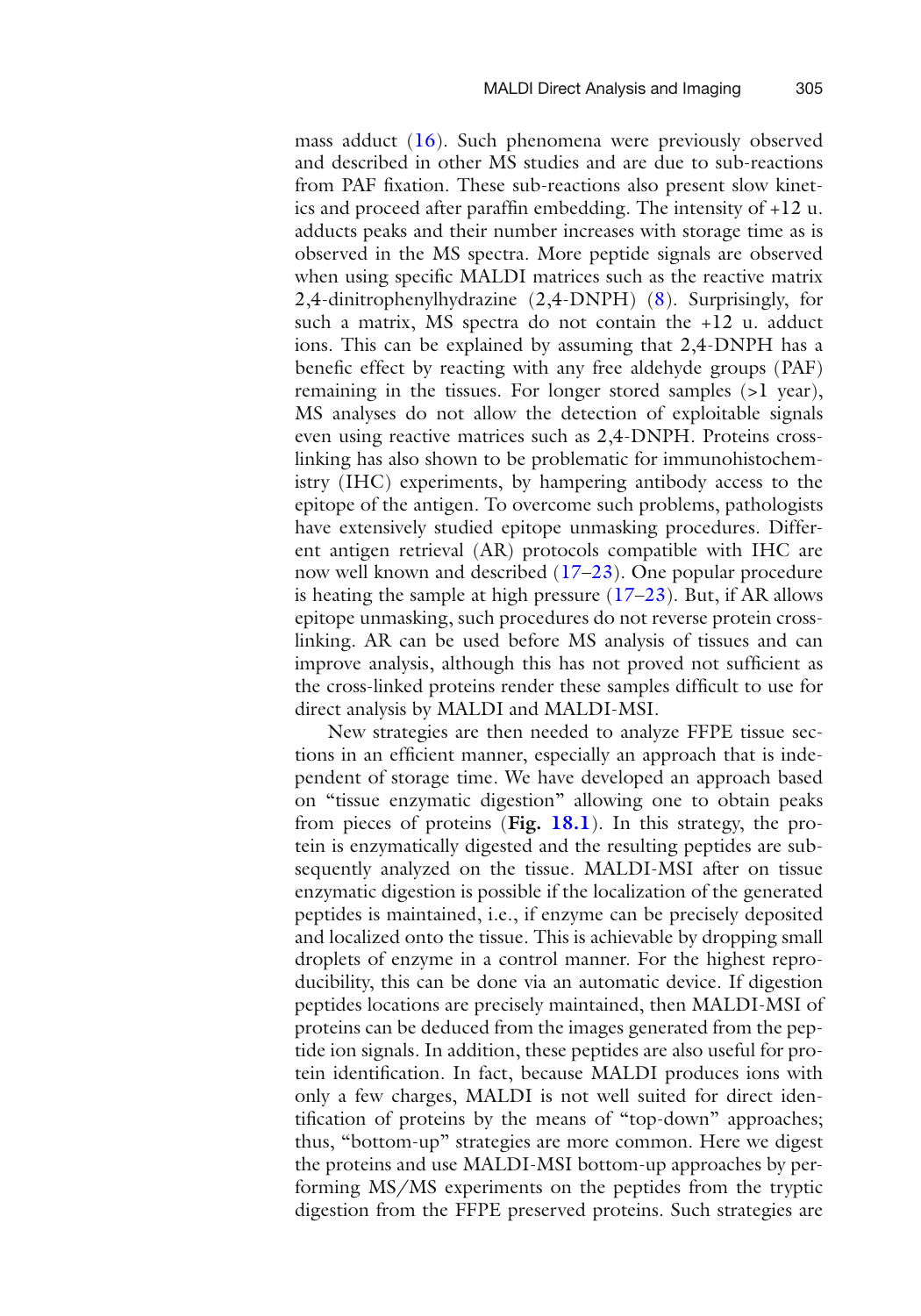

<span id="page-3-0"></span>Fig. 18.1. Strategies for direct analysis and imaging mass spectrometry of FFPE, PAF, and frozen tissue section.

work with frozen samples when the proteins need to be identified (**Fig. [18.1](#page-3-0)**). In comparison with FFPE samples, frozen samples are simpler to analyze and image as they do not systematically require an on tissue digestion strategy. While frozen samples are easier for MALDI-MSI, they do not present the same stability. Degradation of the proteome can be observed for samples stored over long periods at –80◦C.

In this chapter, we describe methods and protocols for direct analysis of frozen and FFPE tissue samples, including on tissue digestion for both frozen and FFPE samples for protein identification.

#### **2. Materials**

#### **2.1. Preparation of Frozen Tissue Sections**

2.1.1. Snap Frozen **Tissues** 

2.1.2. Tissue Cryosection and Thaw Mounted

- 1. Isopentane cooled at  $-45^{\circ}$ C with dry ice. Vapors may cause drowsiness and dizziness, so work in a hood.
- 1. Optimal cutting temperature polymer, OCT.
- 2. Indium tin oxide (ITO) coated glass slides or other holder compatible with mass spectrometry analysis.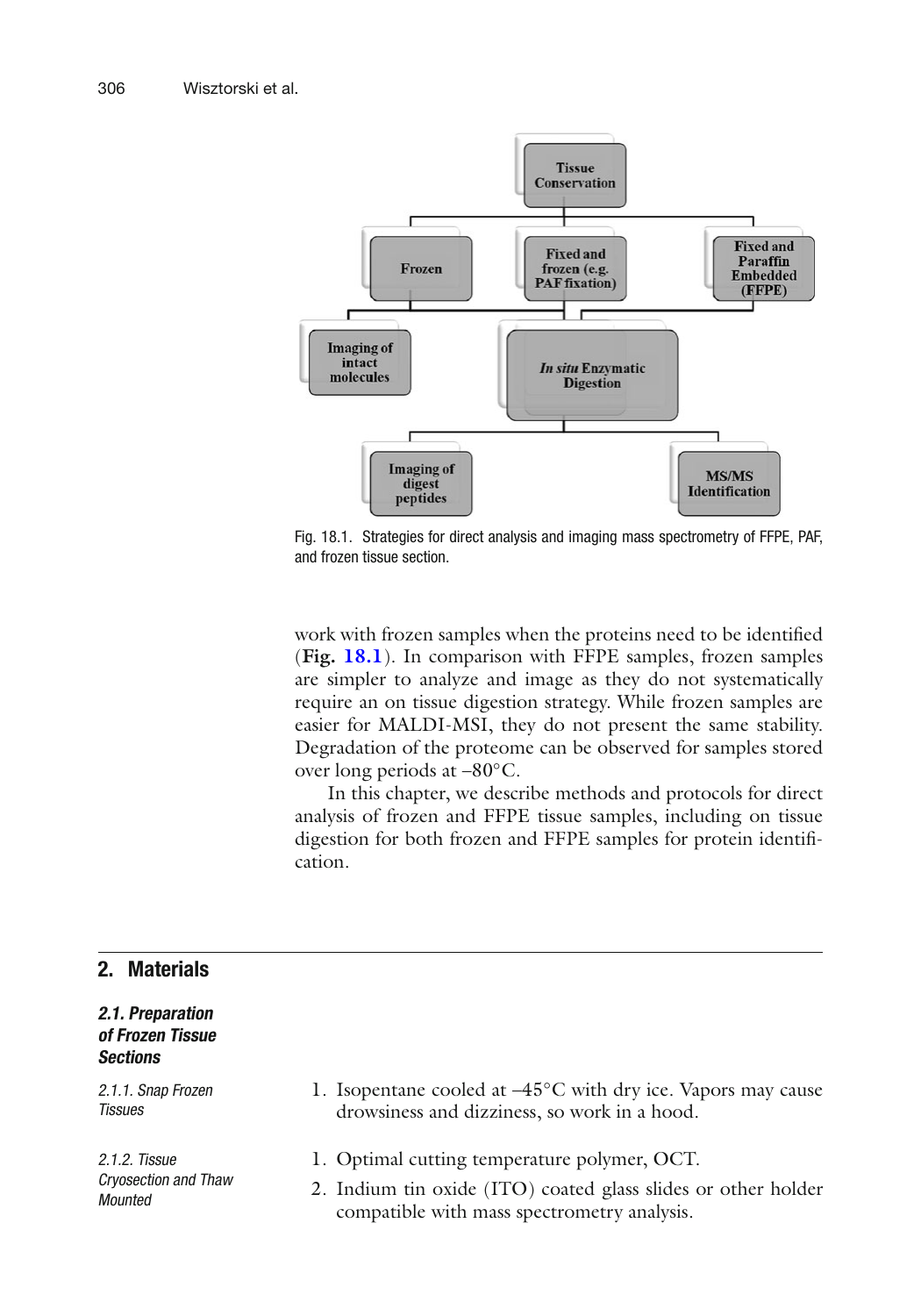2.1.3. Pre-analysis Treatment – Tissue Fixation

2.1.4. Pre-analysis Treatment – Removal of Lipids

#### **2.2. Preparation of FFPE Tissue Section**

2.2.1. FFPE Tissue Section

2.2.2. FFPE Tissue **Dewaxing** 

**2.3. On Tissue Digestion**

2.3.1. Using <sup>a</sup> Microspotter

2.3.2. Using an Automatic Sprayer

- 3. A cryomicrotome, Leica CM150S (Leica Microsystems, Nanterre, France).
- 1. Ethanol 75% (–20 $^{\circ}$ C): 75 ml of absolute ethanol ( $\geq$ 99.8%) and water (HPLC grade) to 100 ml. Prepare fresh. Store at  $-20^{\circ}$ C.
- 2. Ethanol 95% (–20◦C): 95 ml of absolute ethanol (≥99.8%) and water (HPLC grade) to 100 ml. Prepare fresh. Store at  $-20^\circ$ C.
- 1. Chloroform  $(-20^{\circ}C)$ : 100 ml of chloroform  $(\geq 99.9\%).$ Store at  $-20^\circ$ C. Chloroform is harmful by inhalation, so work in the hood.
- 1. Indium tin oxide (ITO) coated glass slides or other holder compatible with mass spectrometry.
- 2. Water: 100 ml of water (HPLC grade). Prepare fresh.
- 3. A microtome and a hotplate warm at 50◦C.
- 1. Xylene: 100 ml of xylene ( $\geq$ 99.9%). Xylene is harmful by inhalation, so work in the hood.
- 2. Ethanol 100%. Prepare fresh.
- 3. Ethanol 95%: 95 ml of absolute ethanol (99.8%) and water to 100 ml. Prepare fresh.
- 4. Ethanol 75%: 75 ml of absolute ethanol (≥99.8%) and water to 100 ml. Prepare fresh.
- 5. Ethanol 30%: 30 ml of absolute ethanol ( $\geq$ 99.8%) and water to 100 ml. Prepare fresh.
- 6. Water: 100 ml of water (HPLC grade). Prepare fresh.
- 1. Trypsin, sequencing grade modified (Promega). Suspend in 20 mM NH4HCO3 buffer at 20 μg/ml (*see* **Note 1**).
- 2. Methanol 50%: 50 ml of absolute methanol and water to 100 ml. Prepare fresh. Methanol is toxic, so work in the hood.
- 3. Chemical Inkjet Printer CHIP-1000 (Shimadzu Biotech, Kyoto, Japan).
- 1. Trypsin, sequencing grade modified (Promega). Resuspend in 20 mM NH4HCO3 buffer at 40 μg/ml (*see* **Note 1**).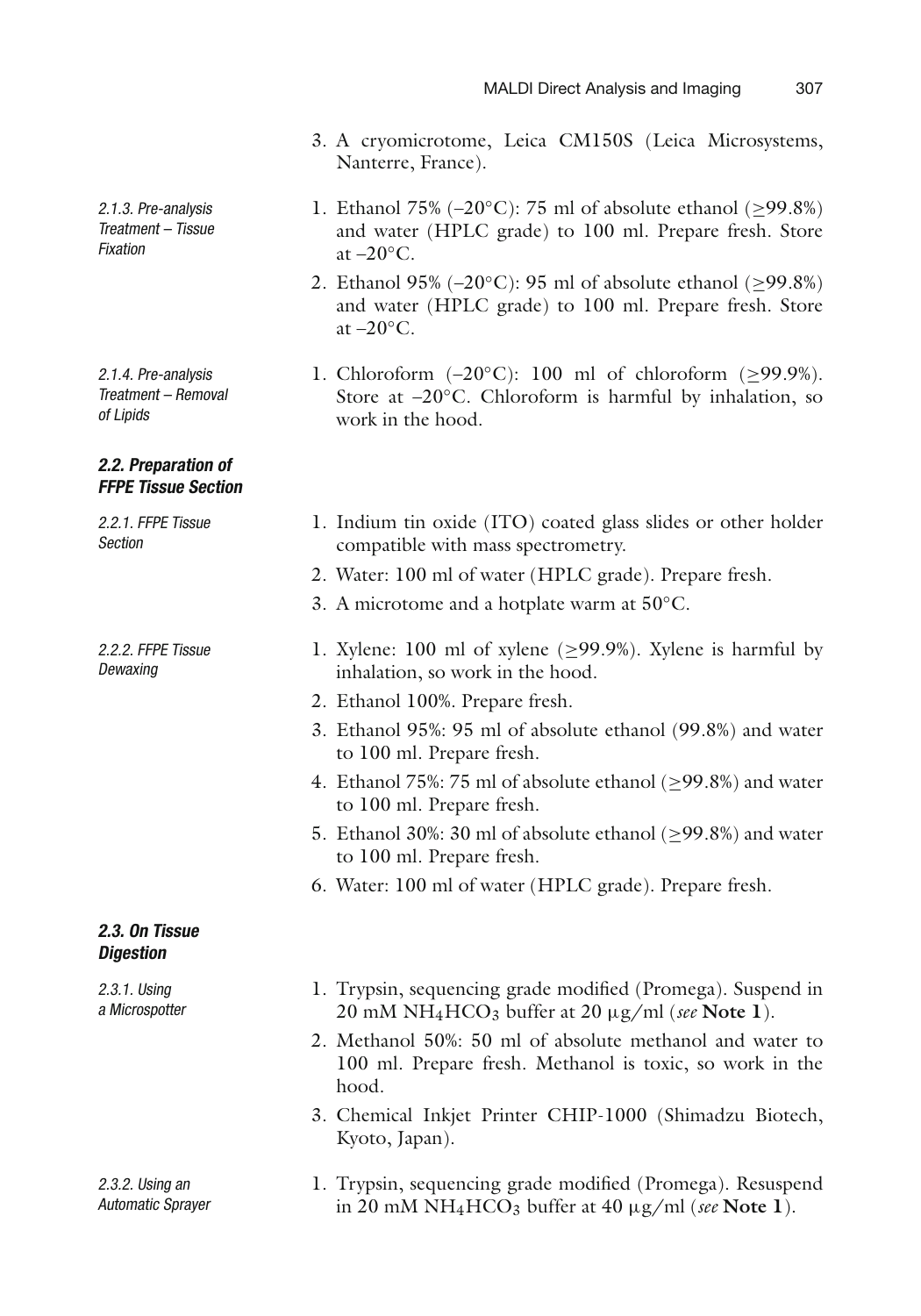**2.5. Mass Spectrometry Analysis**

2.5.1. MALDI-MSI Experiment

- 2. Methanol 50%: 50 ml of absolute methanol and water to 100 ml. Prepare fresh. Methanol is toxic, so work in the hood. 3. ImagePrep (Bruker Daltonics, Bremen, Germany). **2.4. Matrix Deposition** 2.4.1. For Protein Analysis Using <sup>a</sup> Microspotter 1. SA/ANI solution: 1 equivalent of aniline (ANI) was added to a solution containing 40 mg/ml of sinapinic acid (SA) in acetonitrile/aqueous TFA 0.1% (6:4, v/v) (*see* **Note 2**). Aniline and TFA are toxic, so work in the hood. 2. Chemical Inkjet Printer CHIP-1000 (Shimadzu Biotech, Kyoto, Japan). 2.4.2. For Protein Analysis Using an Automatic Sprayer 1. SA/ANI solution: 1 equivalent of aniline (ANI) was added to a solution containing 40 mg/ml of sinapinic acid (SA) in acetonitrile/aqueous TFA 0.1% (6:4, v/v) (*see* **Note 2**). Aniline and TFA are toxic, so work in the hood. 2. ImagePrep (Bruker Daltonics, Bremen, Germany). 2.4.3. For Peptide Analysis Using <sup>a</sup> Microspotter 1. HCCA/ANI solution: 1.5 equivalent of aniline (ANI) was added to a solution containing 10 mg/ml of α-Cyano-4 hydroxycinnamic acid (HCCA) in acetonitrile/aqueous TFA 0.1% (6:4, v/v) (*see* **Note 3**). Aniline and TFA are toxic, so work in the hood. 2. Chemical Inkjet Printer CHIP-1000 (Shimadzu Biotech, Kyoto, Japan). 2.4.4. For Peptide Analysis Using an Automatic Sprayer 1. HCCA/ANI solution: 1.5 equivalent of aniline (ANI) was added to a solution containing 10 mg/ml of α-Cyano-4 hydroxycinnamic acid (HCCA) in acetonitrile/aqueous TFA 0.1% (6:4, v/v) (*see* **Note 3**). Aniline and TFA are toxic, so work in the hood. 2. ImagePrep (Bruker Daltonics, Bremen, Germany).
	- 1. Peptide calibration standard II (Bruker Daltonics, Wissenbourg, France): angiotensin II, angiotensin I, substance P, bombesin, ACTH clip 1–17, ACTH clip 18–39, somatostatin 28, bradykinin fragment 1–7, renin substrate tetradecapeptide porcine. Covered mass range: ∼700–3,200 Da. Store at –20◦C.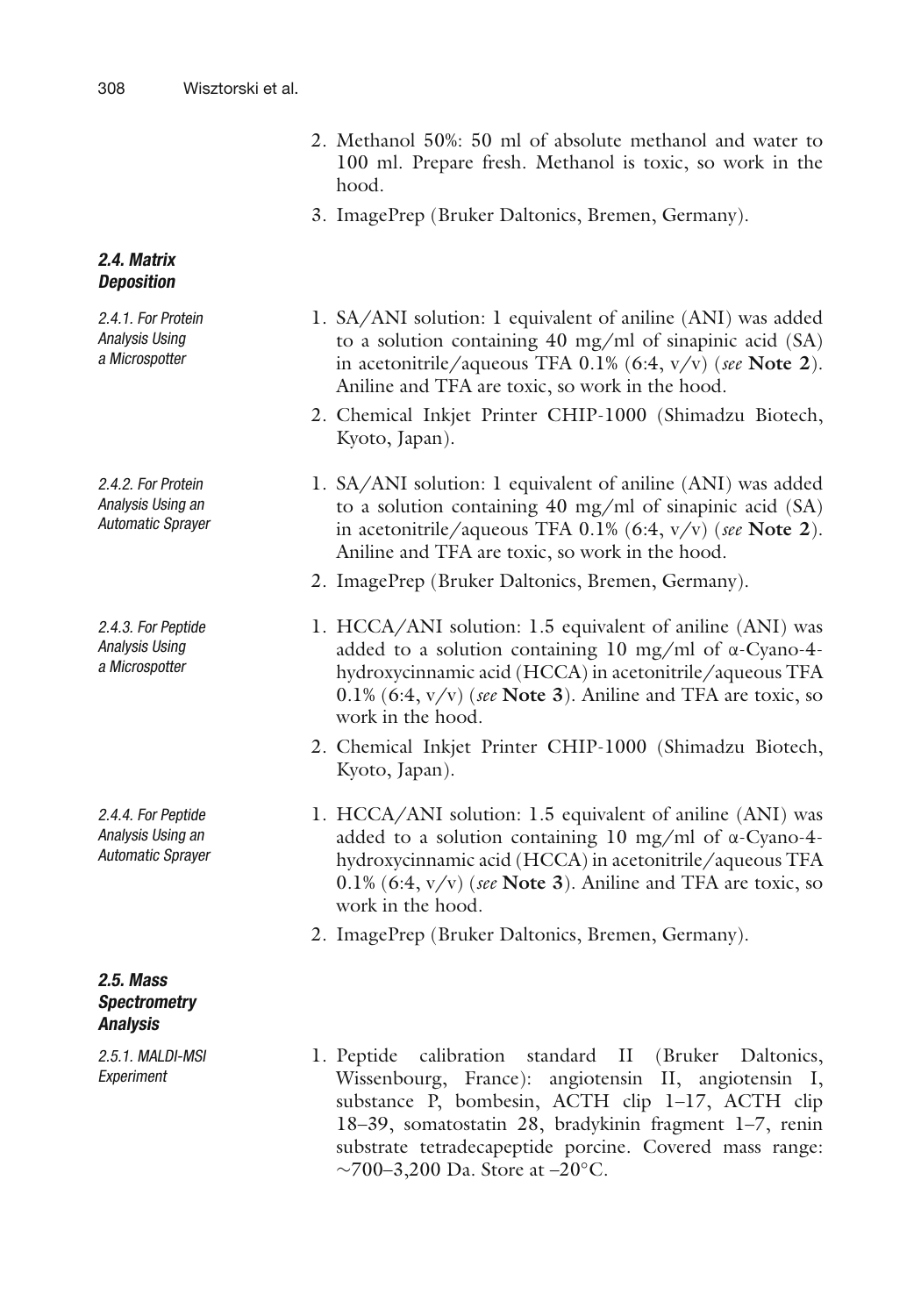- 2. Protein Calibration Standard I (Bruker Daltonics, Wissenbourg, France): insulin, ubiquitin I, cytochrome C, myoglobin. Covered mass range: ∼5,000–17,500 Da. Store at  $-20^{\circ}$ C.
	- 3. An Ultraflex II TOF–TOF equipped with a smartbeam laser and all the Flex software suite (FlexControl, FlexAnalysis, and FlexImaging) (Bruker Daltonics, Bremen, Germany).
- 2.5.2. MS/MS Analysis 1. An Ultraflex II TOF–TOF equipped with a smartbeam laser and all the Flex software suite (FlexControl, FlexAnalysis, and FlexImaging) (Bruker Daltonics, Bremen, Germany).
	- 2. Biotools (Bruker Daltonics, Bremen, Germany).

#### **3. Methods**

In what follows, the methods are presented according to the MALDI-MSI workflow. We primarily describe the steps leading to tissue section preparation prior to MALDI-MSI which is an extremely important part of the method. In particular, snap frozen tissues require specific tissue treatment (washing procedures) prior to other steps. One of the procedures is fixation of tissues using ethanol  $(24)$ . The second step removes small organic compounds (namely lipids) that hampers detection of peptides in the low *m*/*z* range by use of organic solvents. These steps are independent of each other, but are strongly recommended when performing in situ digestion and identification of proteins. We also describe how to prepare FFPE tissue sections for MALDI-MSI analysis. Because in situ digestion and/or matrix deposition must be performed with precision and reproducibility to prevent molecule delocalization, it is recommended that one use an automated deposition device. Two types of instruments are described (**Fig. [18.2](#page-7-0)**):

- **–** An automatic microspotter delivering picoliter volumes of solution in defined coordinates allow the coverage of the entire surface of the tissue with an array of spot spaced by  $\sim$ 200 μm.
- **–** An automatic sprayer can spray small droplets (∼25 μm size in average) onto the top of the tissue section. In this case the tissue section is fully covered by the spray.

The main advantages of these devices are to limit delocalization of molecules. This depends on the solvents used, but they still must allow optimal extraction of the proteins and peptides, allowing enzyme activity and the incorporation of analytes into matrix crystals during matrix crystallization. These devices currently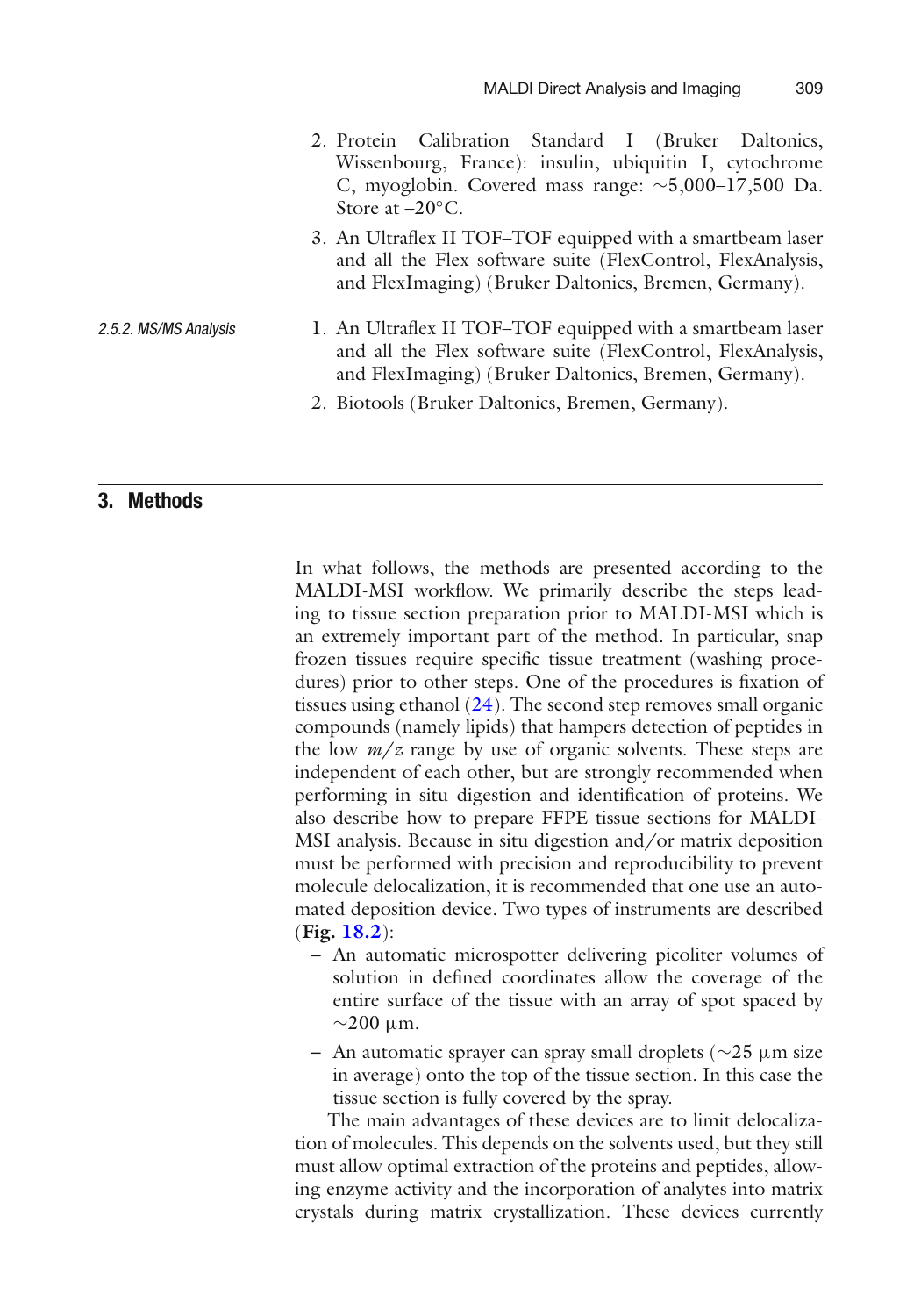

<span id="page-7-0"></span>Fig. 18.2. Schematic representation of the strategies for in situ digestion using an automatic sprayer or microspotter devices.

represent the best compromise of minimizing lateral diffusion of analytes while maintaining enzymatic digestion and analyte incorporation efficiency (**Fig. [18.3](#page-8-0)**).

For matrix deposition using these automatic devices, it is recommended to use solid ionic matrices  $(25)$ . In fact, solid ionic matrices have proven to be more efficient for MALDI-MSI. They have several advantages including higher salt tolerances, higher stabilities under vacuum conditions (lower sublimation rates because of higher sublimation temperatures), lower ablation volumes and thus produce higher spectral quality (increased number of detected ions, higher signal intensity). Moreover, these matrices are compatible with the automatic deposition devices. Classical matrices often lead to clogging problems of the systems when used at optimal analytical concentrations. If concentration of matrix solutions is decreased to reduce clogging, this dramatically decreases the resulting MS spectra quality (less detected signals with a lower average intensity). Overall, the classical matrices used with automated spotting devices do not currently offer a robust system for high-quality analyses of tissues. On the contrary, solid ionic matrices have demonstrated that they are well suited with automatic devices. In addition, solid ionic matrices present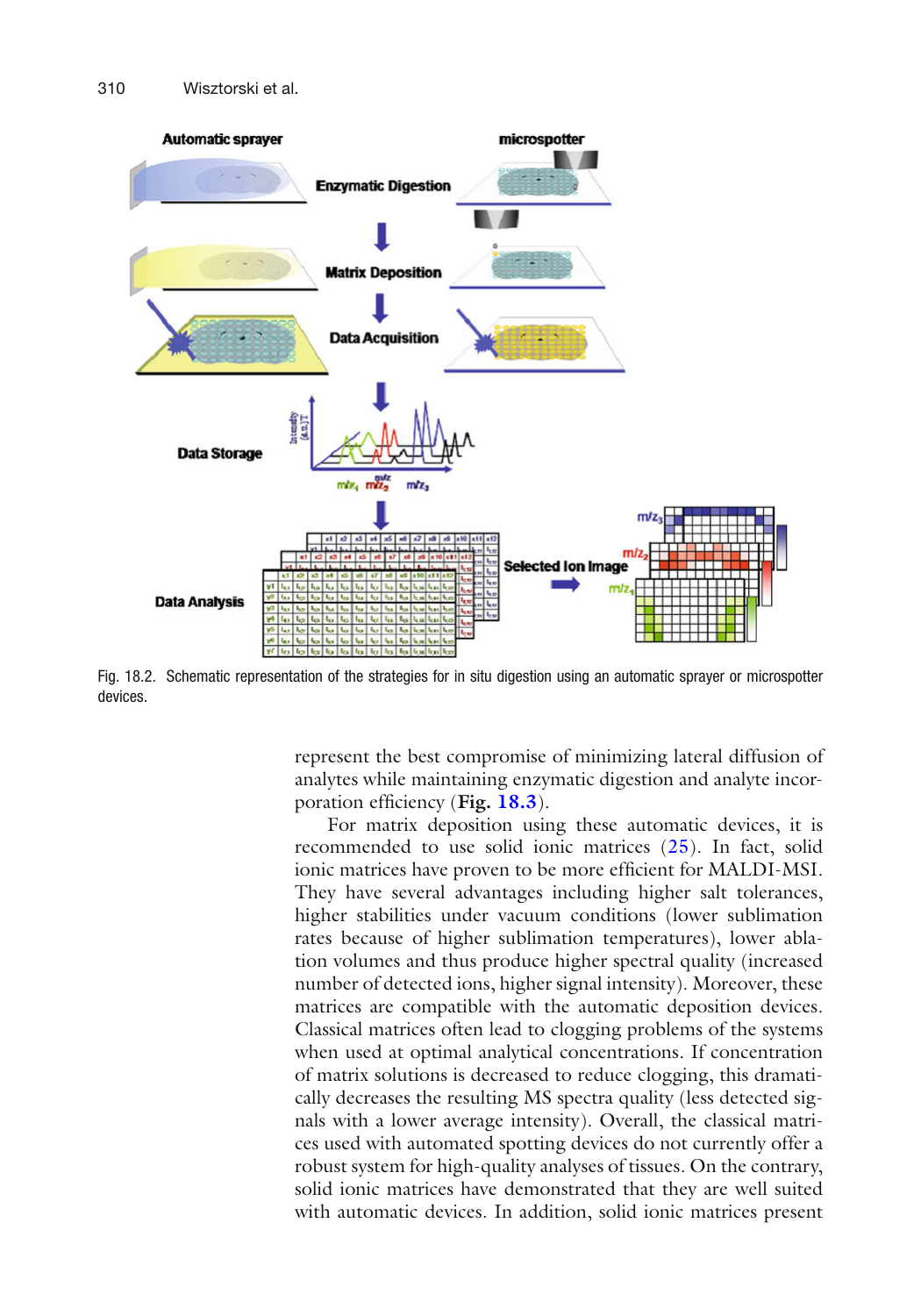

<span id="page-8-0"></span>Fig. 18.3. Optical picture and MALDI image using microspotting (respectively **a** and **b**) or using an automatic sprayer (respectively **c** and **d**) for enzymatic digestion and matrix deposition.

different physicochemical properties than classical matrices. And in particular their surface tension is lower. Thus, it is possible to avoid clogging problems using solid ionic matrices while working at the optimum analytical concentration. By using solid ionic matrices with automated devices, we have a robust system that can be used in an automate fashion without any control giving higher printing (more defined spots) and analytical quality.

In the last part of methods, mass spectrometry analyses of tissue sections (FFPE or Frozen) after in situ digestion and matrix deposition are described. Typically on tissue digestion produces complex MS spectra depending on the local composition of the tissue (**Fig. [18.4](#page-9-0)**). MS/MS experiments can be performed by selecting a parent ion to achieve structural information. Identification is generally obtained by database interrogation using search algorithm such as MASCOT. Because of spectral complexity, the approach used is generally to first identify one the fragment peptides of a protein and then, based on the protein sequence, search for the presence of the other digestion fragments of the putative protein. If the additional fragments are present, they are submitted to MS/MS experiments to confirm that their fragmentation pattern fits with the expected peptide sequence. In parallel, localization of the different digestion peptides expected to be part of the same protein is generated in order to confirm identification; all digestion fragments of a single protein should present the same spatial distribution in the tissue (**Fig. [18.5](#page-9-1)**).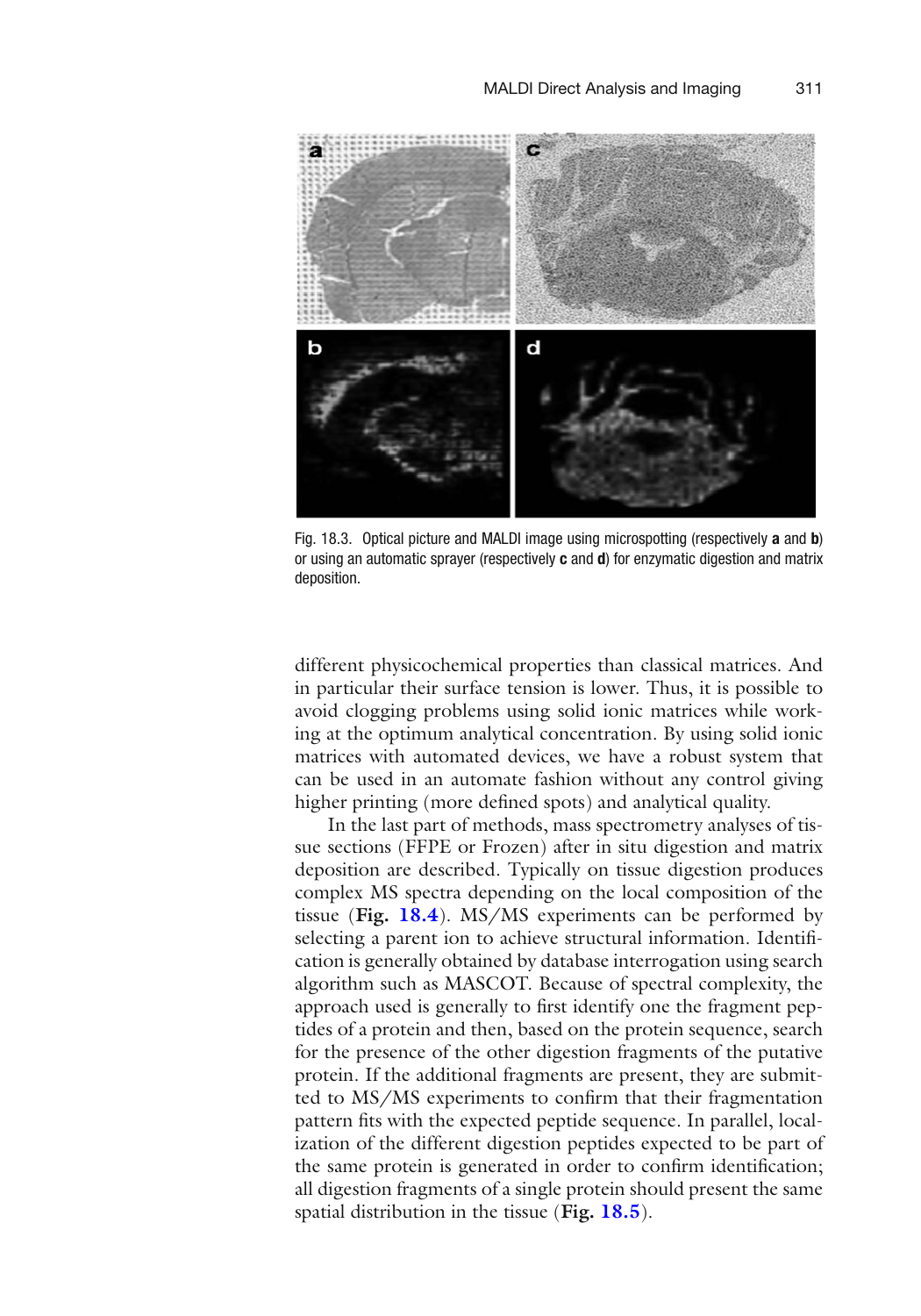

<span id="page-9-0"></span>Fig. 18.4. Example of a typical mass spectrum recorded on a rat brain tissue section after in situ enzymatic digestion of a FFPE or frozen tissue.



Fig. 18.5. Example of MALDI images of digest fragments of the same protein (here CRMP2) recorded from FFPE tissue section stored for 10 year after in situ enzymatic digestion of a 6-OHDA injected rat brain. Reprinted from [\(10\)](#page-18-7).

#### **3.1. Preparation of Frozen Tissue Section**

3.1.1. Tissue Snap Frozen

- <span id="page-9-1"></span>1. The organ is dissected and rinsed with a saline solution suitable for the tissue. This removes blood and other tissue fragments from the surface. Alternative: prior to killing, the animal can be perfused with the saline solution to remove blood inside the organ.
- 2. Morphology of the organ needs to be carefully maintained. Thus, the tissue should not be placed in a tube or wrapped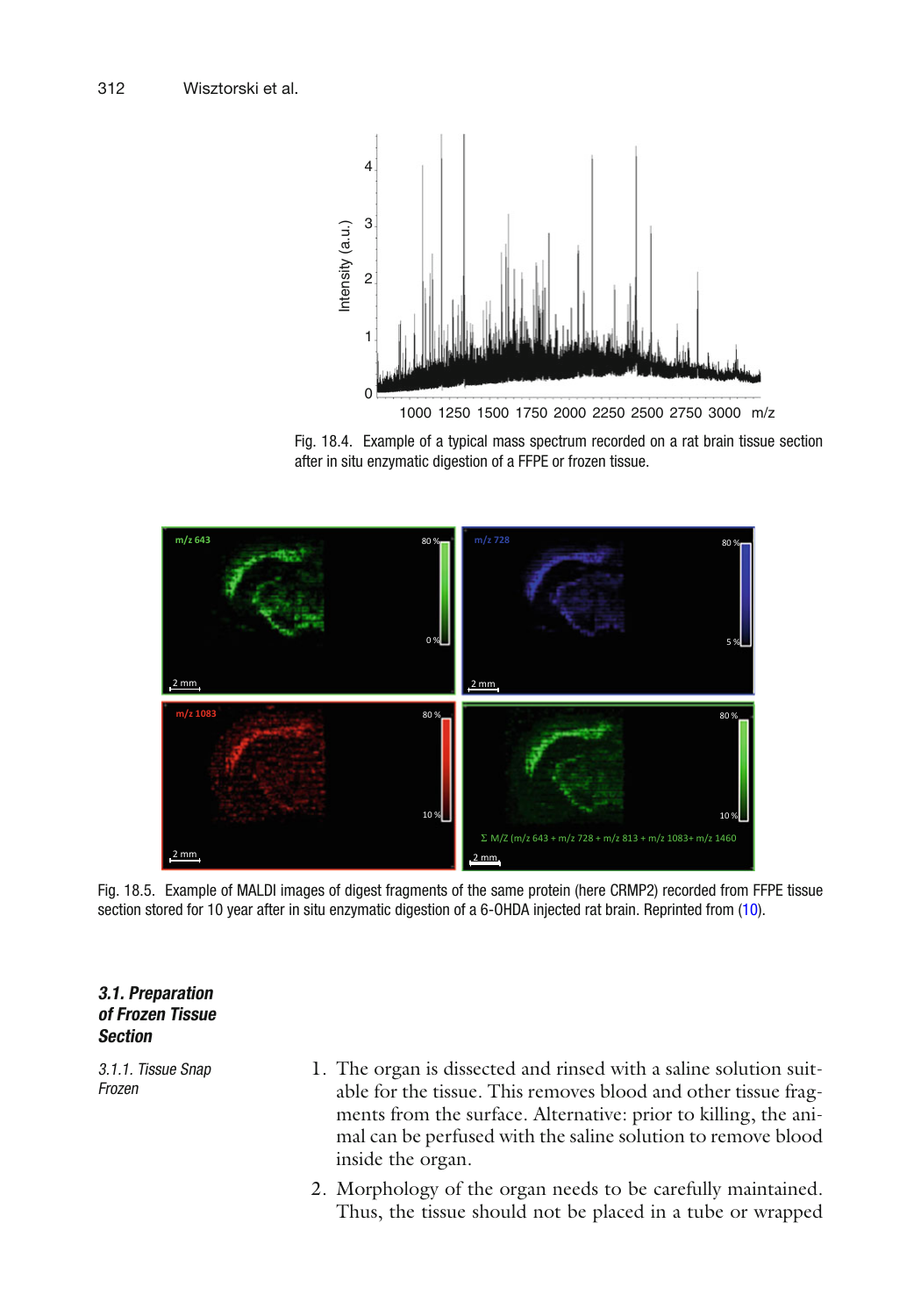in an aluminum foil to avoid deformation of the organ (otherwise, it adapts to the outlines of the container).

- 3. Snap freezing procedures are applied for tissue preservation to maintain tissue morphology and to prevent ice crystal formation and cell explosion. In fact, different cooling rates for some parts of the organ or direct dipping of the organ into liquid nitrogen lead to the formation of cracks and fragmentation of the tissue. Therefore, the use of isopentane cooled at –45◦C with dry ice is recommended. Freezing time is dependent on the size of the organ. It is preferable not to use an embedding media. For very small organs or surgical pieces, cutting without embedding material increases deformations and damages of the tissue sections. In such a case, a solution containing nonpolymeric compounds such as 10% gelatin solutions help to obtain high-quality tissue section. Tissue is embedded in 10% gelatin directly after dissection and frozen as previously described.
- 4. After snap freezing, tissue is removed from isopentane and stored at –80◦C. We heartily recommend not surpassing a storage period of 6 months. After 6 months of storage, variations in the molecular profiles are observed if no sample stabilization procedure is performed. Preferentially, tissues should be analyzed a few days or weeks after snap freezing.
- 1. The use of cryopreservative solutions containing organic polymers such as optimal cutting temperature (OCT) polymer should be restricted to the attachment of the tissue to the sample holder and not used for complete embedding of the tissue. Moreover, all parts of the cryostat in contact with the tissue must be cleaned to prevent any contamination between two different samples or with the polymer containing solution. In the case of contact between the tissue and cryopreservative solutions containing polymers, MS spectra will be dominated by polymer signals such as PEG.
- 2. Tissue is placed in the cryostat during sufficient time before sectioning for slow warming of the sample to the cryostat temperature. If the tissue is too cold, poor quality sections are obtained.
- 3. 10 μm thickness tissue sections are cut using cryomicrotome at –20◦C. Different tissue types may need other temperature settings. 10 μm thickness is optimal (*see* **Note 4**).
- 4. Collect the tissue sections onto ITO glass slides pre-cooled at –20◦C. Transfer is performed by applying the cooled ITO slide onto the section. The cuts thus stick on the cold slide (*see* **Note 5**). Adhesion of the frozen sections to the glass slides is obtained by heating, by putting fingers under the

3.1.2. Tissue Cryosection and Thaw **Mounted**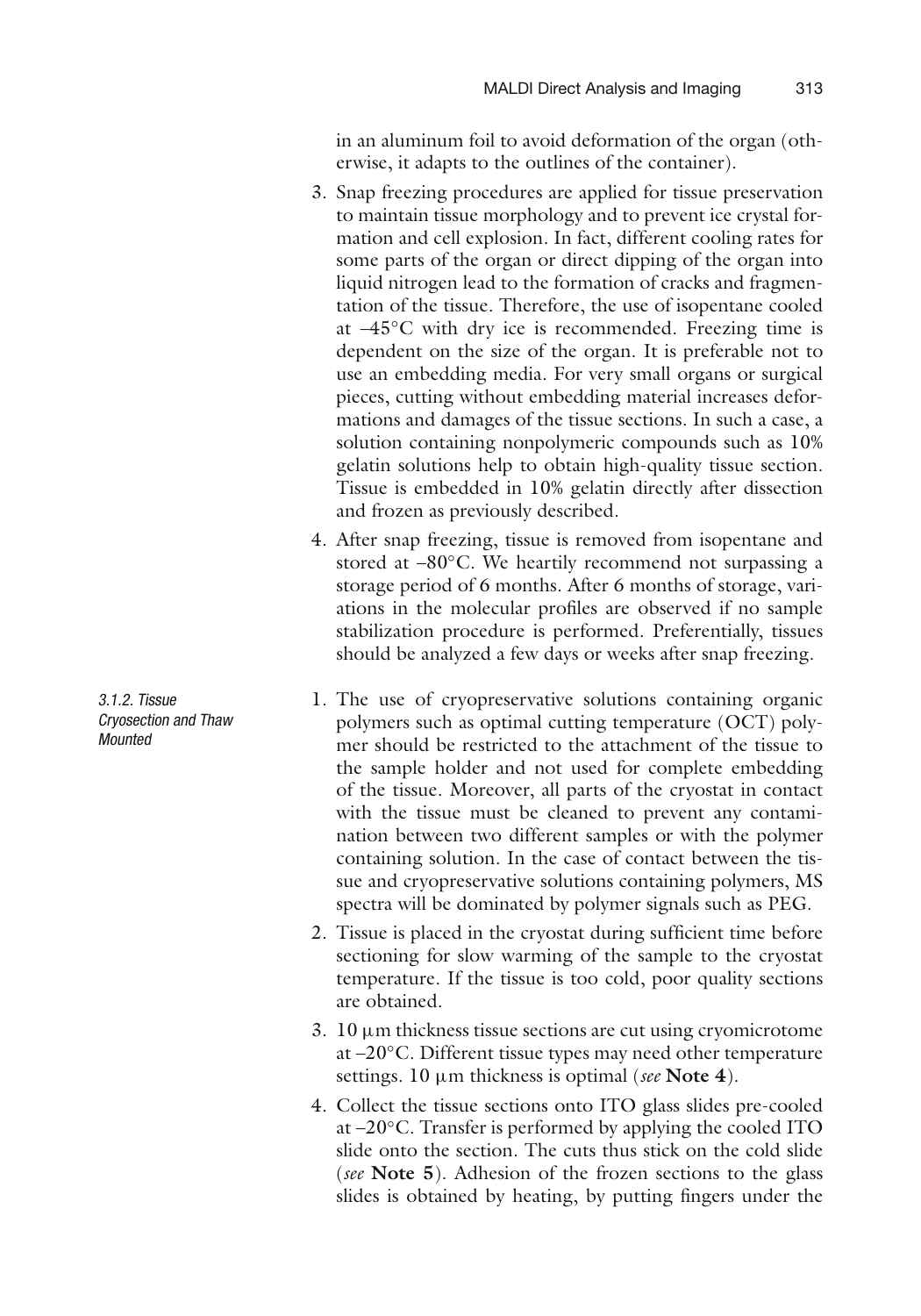3.1.3. Pre-analysis Treatment – Tissue Fixation

- slide, or by placing the slide at room temperature. This transfer procedure, contrary to classical thaw mounting, prevents formation of ice crystals at the surface of the cryostat microtome cutting plate.
- 5. Mounted sections are stored in a sealed container at –80◦C until their use.
- 1. A closed container store at –80◦C is warmed at room temperature in a vacuum desiccator to prevent water condensation at the surface of the frozen slide.
- 2. After complete drying, the ITO slide is washed. Washing steps are optional and dependent on the molecules to be analyzed. Careful washing is crucial for conserving spatial localization of molecules.
- 3. For analysis of small molecules like lipids or drugs, no washing steps are used. For macromolecules such as peptides or proteins, washing procedures are generally used. Washing is performed by immersing the glass slide softly in ice-cold 75% ethanol during 30 s. No agitation or shake is needed. This step washes out salts, cells fragments, or residual fluids.
- 4. Take the slide out and remove the excess of liquid around the section. A stream of nitrogen over the surface could help to remove excess of ethanol.
- 5. The ITO glass slide is then placed in a vacuum desiccator to complete dry of the tissue. The time of drying is dependent on the size of the section.
- 6. *Optional:* A second bath of fresh ice-cold 75% ethanol during 30 s followed by a complete drying under vacuum desiccator can be achieved.
- 7. After complete drying, the sample is dipped into cold 95% ethanol during 30 s. No agitation or shake is needed. This step prevents degradation of proteome by dehydration and fixation of the tissue.
- 8. The slide is completely dried as in Steps 4 and 5.
- 1. After complete drying, immerse the glass slide softly in icecold chloroform during 30 s (*see* **Note 6**). No agitation or shake is needed. This step removes lipids (especially phospholipids) present in high concentration in the tissue (components of cell membranes) and may cause signal suppression in MS spectra [\(26\)](#page-19-3).
- 2. Take the slide out and place it in the vacuum desiccator for complete drying of the tissue.

3.1.4. Pre-analysis Treatment – Lipid Removal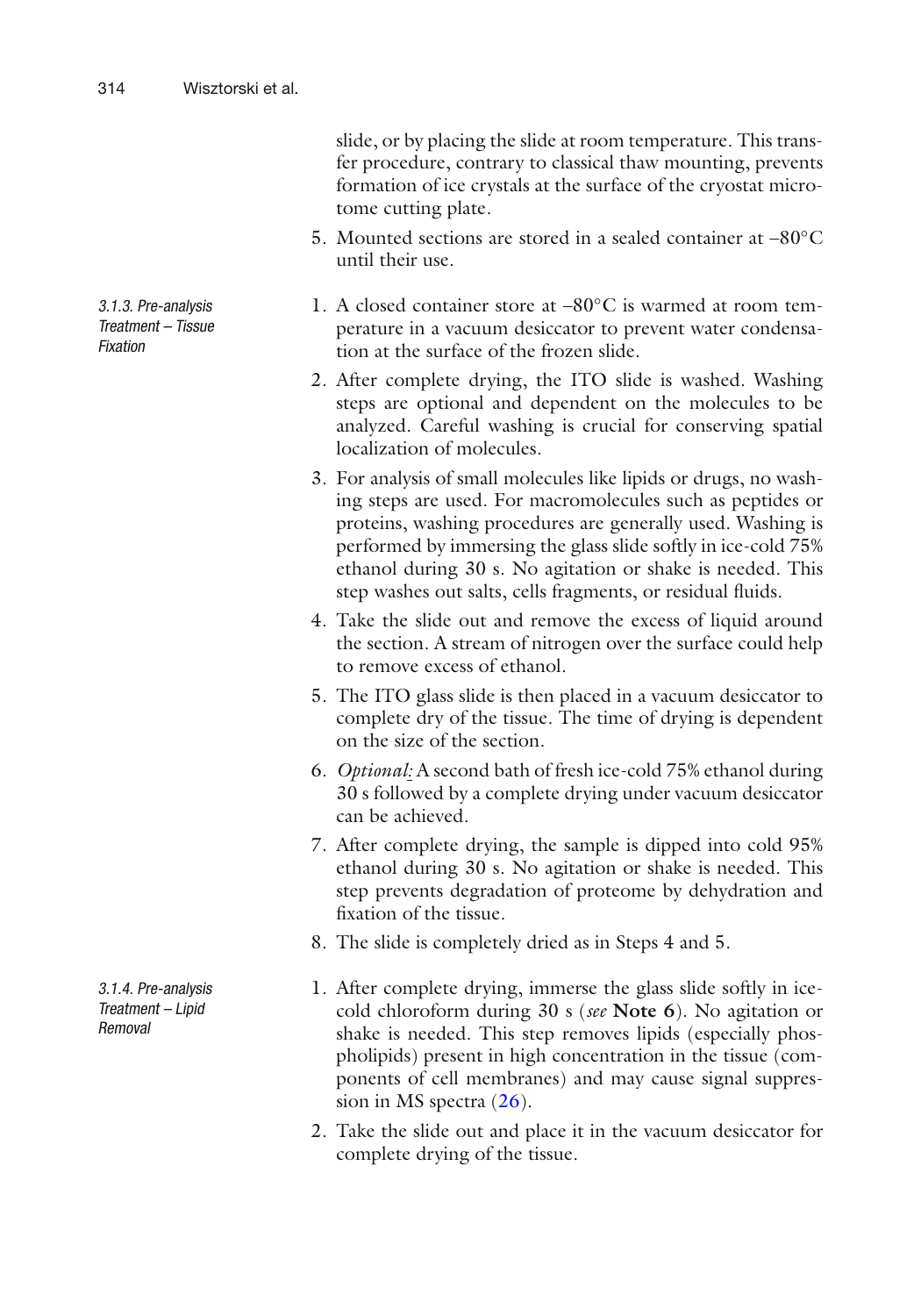#### **3.2. Preparation of FFPE Tissue Section** 3.2.1. FFPE Tissue Section 1. 10 μm thickness FFPE tissue sections are cut using a microtome at room temperature. Paraffin block can be cooled down –20◦C prior sectioning to facilitate tissue sectioning. 2. Sections are transferred onto a conductive ITO glass slide on top of a water droplet. 3. Glass slide is warmed up on a hotplate to leave the cuts unfolds. 4. Excess of water is removed and glass slide is stored in an incubator at 30◦C during 20 min for good adherence. Subsequently obtained glass slides with FFPE tissue sections can be stored over months at room temperature. 3.2.2. FFPE Tissue Dewaxing 1. After complete drying, the glass slide is gently dipped into a bath of xylene during 5 min. This procedure is repeated two times. No agitation or shaking is needed. 2. The slide is then washed in stepwise immersion, 5 min duration each, into 100% ethanol twice, 95% ethanol, 75% ethanol, and 30% ethanol for rehydration of tissue sections. 3. The ITO glass slide is placed in the vacuum desiccator for complete drying of the sections. **3.3. On Tissue Digestion** 3.3.1. Using <sup>a</sup> Microspotter 1. Microspotter like the chemical Inkjet Printer, CHIP-1000 (Shimadzu Biotech, Kyoto, Japan) can be used. CHIP-1000 is a piezoelectric solvent delivery system able to deliver picoliter volumes of reagents to define locations of various surfaces. It is equipped with an on board scanning device, which allows imaging the area of interest and easily selecting the right print location. An array of microspots that cover a specific area or the entire tissue section can be defined. Spots of 200 μm in diameter were spaced by  $250 \mu$ m. 2. An ITO slide after washing step for frozen tissue or dewaxing for FFPE tissue is used. 3. On each defined spot, 40 nl of trypsin solution is applied. Five droplets of 100 pl are deposited at each spot per cycle, then 80 iterations are necessary to obtain the total volume. 4. The ITO glass slide is then incubated at 37◦C for 2 h in a humidity chamber containing 50% methanol in water.

5. The ITO glass slide is placed in the vacuum desiccator to completely dry the tissue prior to matrix deposition.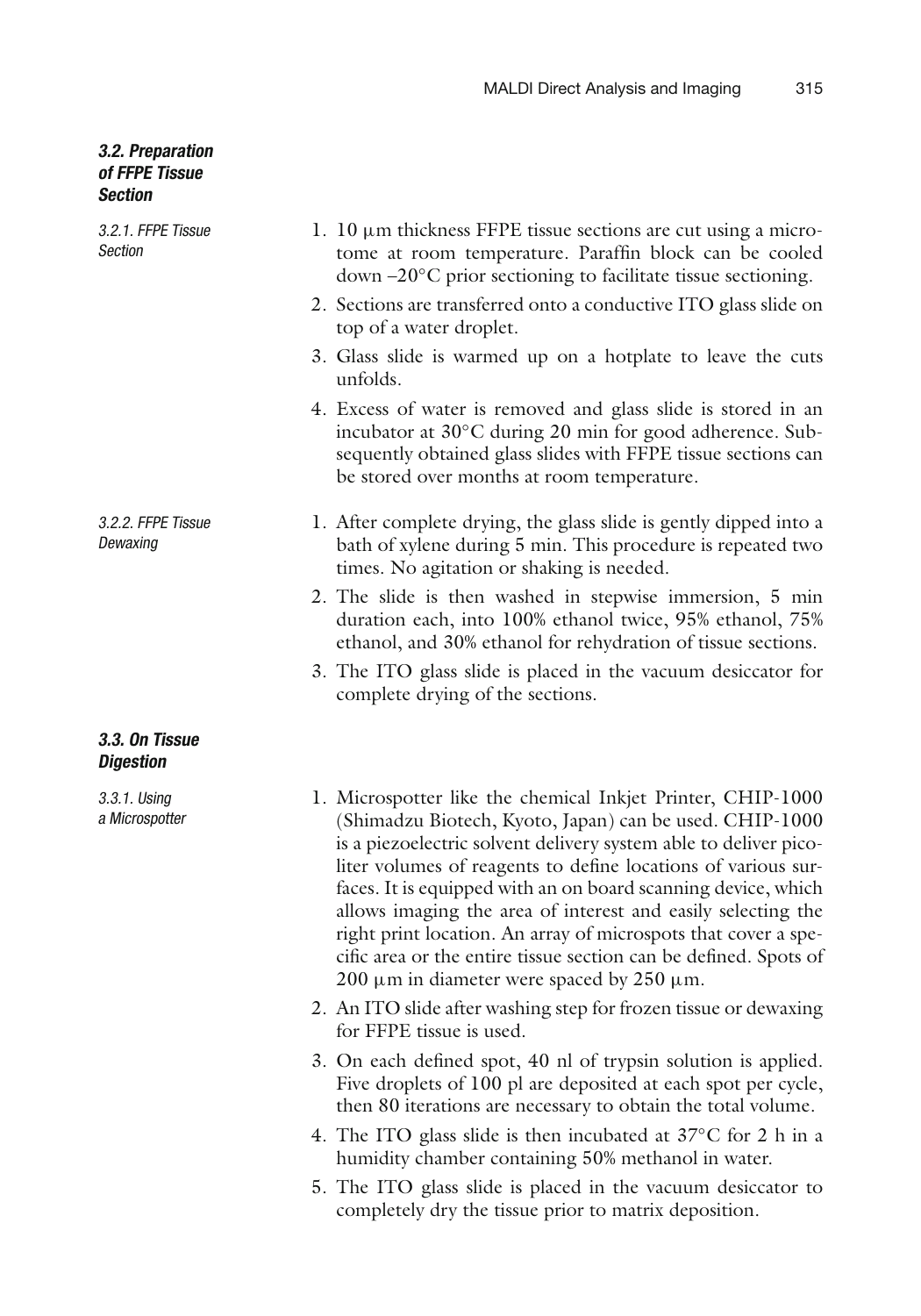3.3.2. Using an Automatic Sprayer

- 1. Automatic and control sprayer like the ImagePrep (Bruker Daltonics, Bremen, Germany) can be used for on tissue digestion. The ImagePrep system is equipped with an optical sensor that monitors light scattering from the solution deposited at the surface of the slide to control all relevant preparation parameters in real-time, namely deposition periods and intervals, wetness, drying rate.
- 2. A method with different step of spraying, incubation, and drying phase is used. For trypsin deposition, the spray time needs to be defined depending on the surface of the tissue section. Spray time is generally less than 2 s.
- 3. A particular attention is required to set correctly the drying time to achieve a complete drying of the section before a new spray cycle. If the time is too short, the section will be too wet and a delocalization of molecules may be observed. Normally, 40 cycles of spray are sufficient for efficient digestion of a rat brain section.
- 4. For FFPE tissue, a larger amount of trypsin is required to achieve a better digestion. In this case the number of cycle is increased.
- 5. The ITO glass slide is then incubated at 37◦C for 2 h in a humidity chamber containing 50% methanol in water.
- 6. The ITO glass slide is placed in the vacuum desiccator for complete dry of the tissue prior to matrix deposition.
- 1. An ITO slide after washing step for frozen tissue is used.
- 2. On each defined spot, 20 nl of SA/ANI solution is applied. Five droplets of 100 pl are deposited at each spot per cycle, then 40 iterations are necessary to obtain the total volume.
- 3. Check matrix coverage using an optical microscope (*see* **Note 7**).
- 4. A rapid MS analysis on one spot is recommended to verify that a sufficient amount of matrix is deposited. Increase of iterations number may improve MSI when signal intensity appears to low.
- 1. An ITO slide after washing step for frozen tissue is used.
- 2. A method with different steps of spraying, incubation, and drying phase is required. The ImagePrep method for SA/ANI deposition is based on the normal SA method included in the ImagePrep. Optimization is necessary for

**3.4. Matrix Deposition**

3.4.1. For Protein Analysis Using <sup>a</sup> Microspotter

3.4.2. For Protein Analysis Using an Automatic Sprayer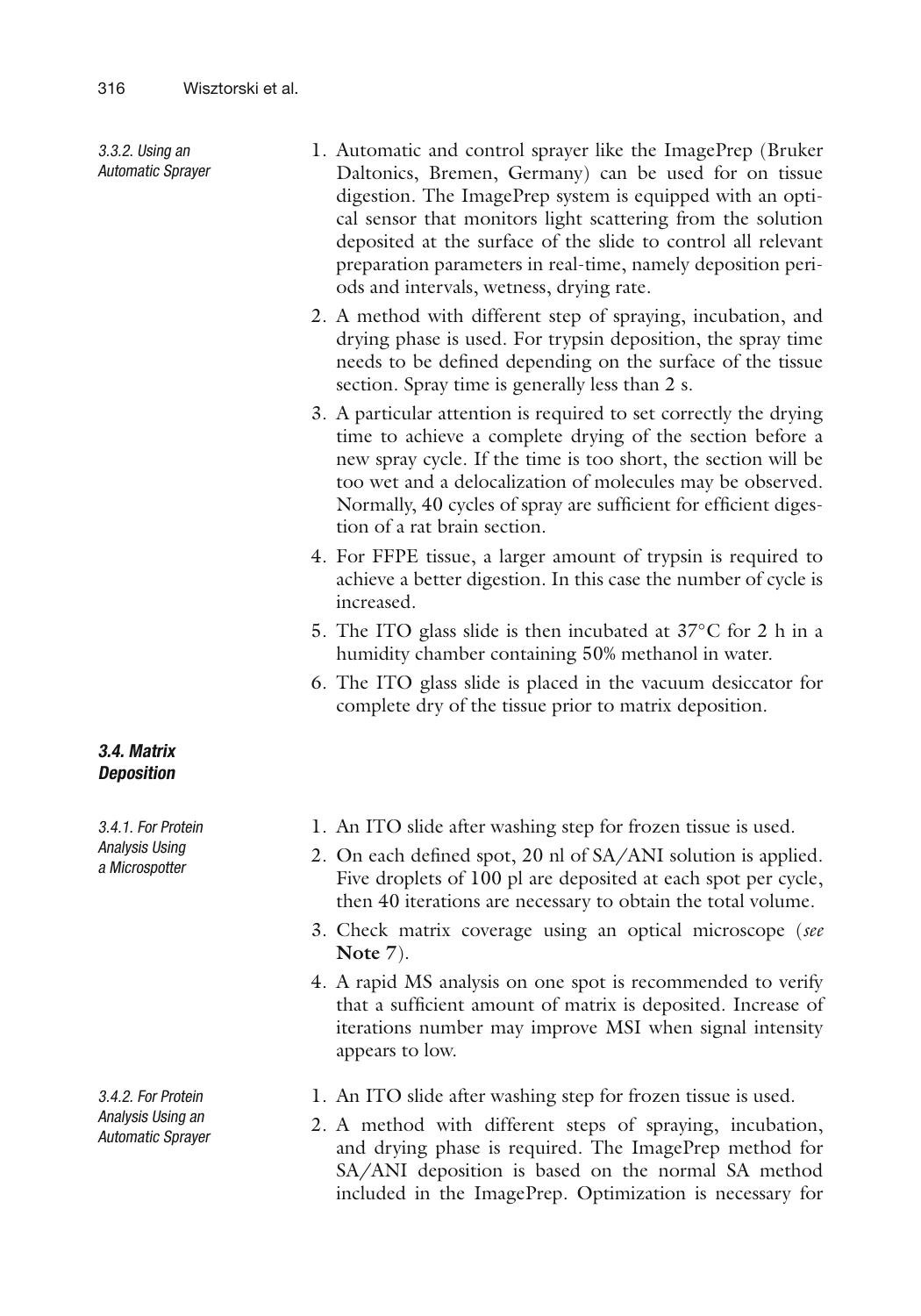each different type of tissue. Briefly, the spray time is around 2 s (depending on the surface of the tissue section). An incubation time of 30 s (except for initialization phase: 10 s) allows an efficient extraction of proteins. A particular attention is required to set correctly the drying time to achieve complete crystallization on the tissue section. If the time is too short, the section will be too wet and a delocalization of molecules will be observed. The minimum drying time is around 45 s.

- 3. Check matrix coverage using an optical microscope (*see* **Note 7**).
- 4. A rapid MS analysis at one position can be performed to check out that a sufficient amount of matrix has been deposited. If not, some cycles of the last phase of deposition can be done again and may improve MSI when signal intensity is too low.
- 1. An ITO slide after washing step for frozen tissues or digestion for FFPE or frozen tissues is used.
- 2. On each defined spot, 20 nl of HCCA/ANI solution is applied. Five droplets of 100 pl are deposited at each spot per cycle, then 40 iterations are necessary to obtain the total volume. For slides after digestion, the matrix is deposited with the same array than the one used for trypsin deposition. In this case matrix is deposited exactly at the same position than the trypsin.
- 3. Check matrix coverage using an optical microscope (*see* **Note 7**).
- 4. A rapid MS analysis on one spot is recommended to verify that a sufficient amount of matrix is deposited. Increasing the number of iterations may improve MSI when signal intensity appears to low.
- 1. An ITO slide after washing step for frozen tissue or digestion for FFPE or frozen tissues is used.
- 2. A method with different step of spraying, incubation, and drying phase is needed. The ImagePrep method for HCCA/ANI deposition is based on the normal HCCA method included in the ImagePrep. Optimization is required for each type of tissue. Briefly, the spray time is around 2 s (depending on the surface of tissue section). An incubation time of 20 s (except for initialization phase: 10 s) allow an effective extraction of proteins. A particular attention is drawn to correctly set the drying time for complete crystallization on the tissue section. If the time is too short,

3.4.3. For Peptide Analysis Using <sup>a</sup> Microspotter

3.4.4. For Peptides Analysis Using an Automatic Sprayer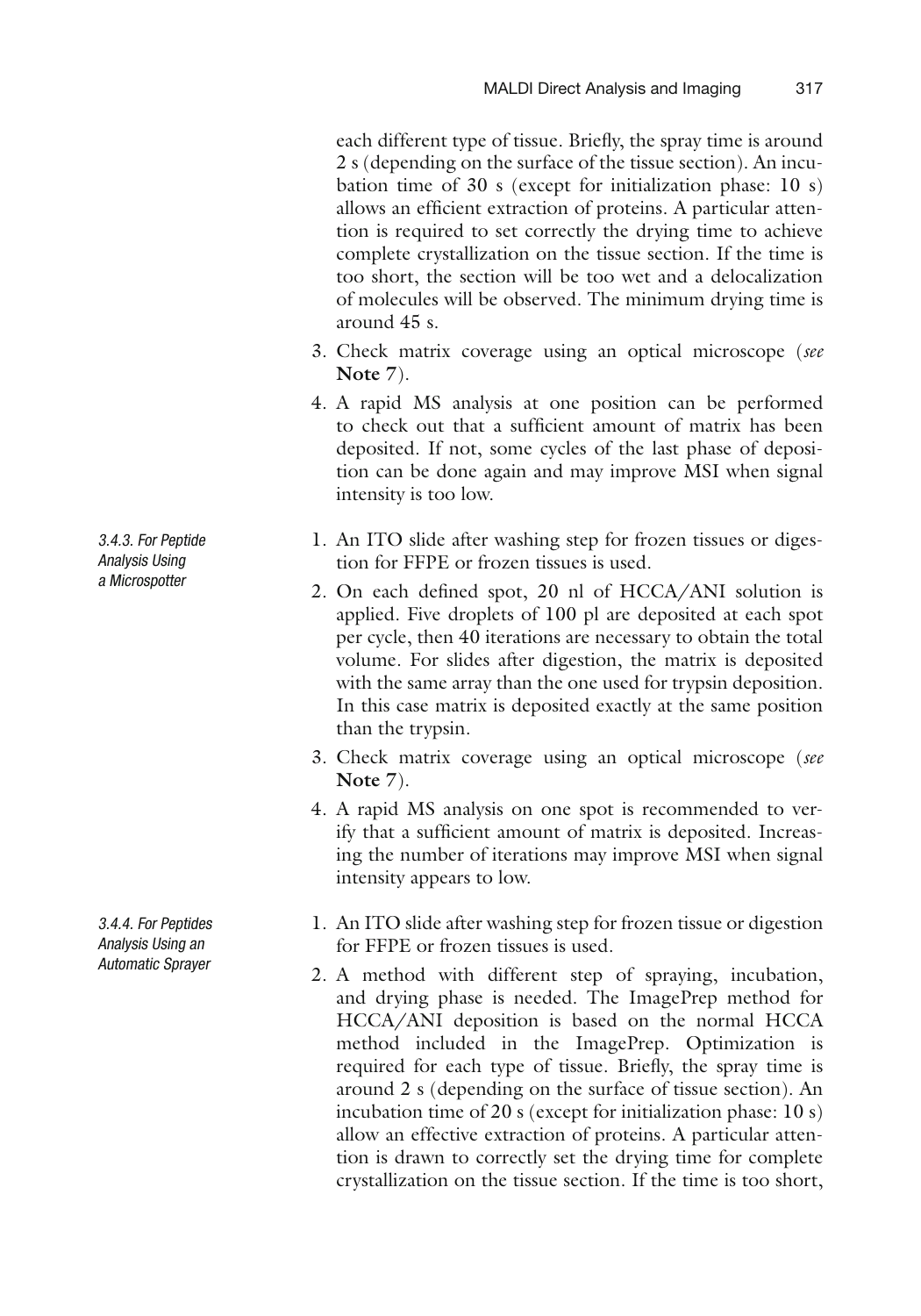the section will be too wet and a delocalization of molecules will be observed. The minimum drying time is around 120 s.

- 3. Check matrix coverage using an optical microscope (*see* **Note 7**).
- 4. A rapid MS analysis at one position can be performed to check out that a sufficient amount of matrix has been deposited. If not, some cycles of the last phase of deposition can be done again and may improve MSI when signal intensity is too low.
- 1. 0.5 μl of protein calibration solution is deposited near to the tissue section and mix with  $0.5 \mu$ l of SA/ANI solution.
- 2. The mass spectrometer is calibrated with the calibration spot.
- 3. Using FlexImaging an area of interest is selected on the tissue after definition of the teaching points.
- 4. The distance between each measurement point is set. Distance between measurement points is dependent on the method used for matrix deposition:

With Chip-1000 deposition, the spots are generally spaced by 250 μm center to center. It is possible to define the same raster than the one defined during matrix deposition. Due to the size of the spot it is possible to accumulate spectra at different position in the same spot. This increase statistics and reduce spot-to-spot variability.

With ImagePrep deposition, distance between two measurements can be chosen by the user. Generally the resolution is around  $100 \mu m$ .

- 5. In FlexControl, the adequate methods for proteins analysis is set in positive linear mode and a total of 500 spectra are acquired at each position at a laser frequency of 100 Hz.
- 6. The images are saved and reconstructed using FlexImaging 2.1.
- 1. 0.5 μl of peptide calibration solution is deposited near to the tissue section and mix with 0.5 μl of ANI solution.
- 2. The mass spectrometer is calibrated with the calibration spot.
- 3. Using FlexImaging an area of interest is selected on the tissue after definition of the teaching points.

#### **3.5. Mass Spectrometry Analysis**

3.5.1. Mass Spectrometry Analysis for Protein MALDI-MSI (For Frozen Tissue Analysis Exclusively)

3.5.2. Mass

Spectrometry Analysis for Peptide MALDI-MSI (For Nondigest Frozen Tissue and Digest Frozen or FFPE Tissue)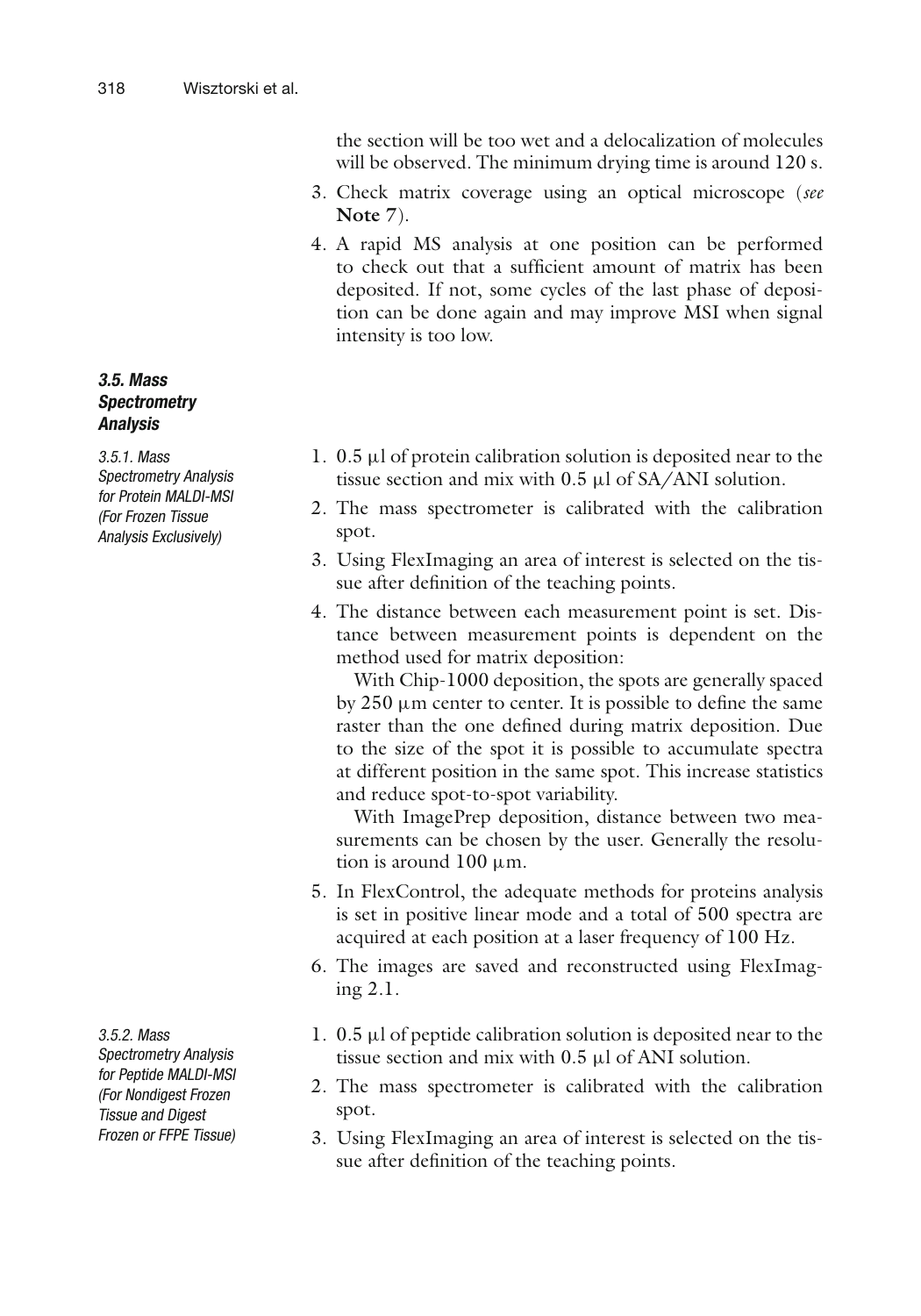- 4. The distance between each measurement point is set. Distance between measurement points depends on the method used for matrix deposition.
	- 4.1. With Chip-1000, deposition spots are generally spaced by 250 μm center to center. It is possible to define the same raster than for matrix deposition. Due to the size of the spots spectra can be accumulated at different positions in the same spot.
	- 4.2. With ImagePrep deposition, distance between two measurements is chosen by users. Generally the resolution is around 100 μm.
- 5. In FlexControl, the adequate methods for peptides analysis are set in positive reflector mode and a total of 500 spectra are acquired at each position at a laser frequency of 100 Hz. Although, negative reflectron mode can also be used for specific class of peptides.
- 6. The images are saved and reconstructed using FlexImaging 2.1.
- 3.5.3. MS/MS Analysis 1. Ultraflex II TOF–TOF is equipped with a LIFT III cell. For each MS/MS spectrum, 5,000 total shots are averaged including 1,000 for parent ions and 4,000 for fragments.
	- 2. Peptides are identified by searching MS/MS spectra against an appropriate database using Biotools software for MASCOT (Matrix Science) interrogation. For MALDI data, peptide mass tolerance is set at 2 Da and MS/MS tolerance at 1 Da. Oxidation of methionine is selected as variable modification.
	- 3. When a peptide is identified as a digest fragment of a protein, the protein sequence is used for in silico digestion. Expected digestion fragments of this protein are then search in the total MS spectrum. For the observed digestion fragments of the protein, MS/MS is performed to confirm that the peptide match to the expected sequence.
	- 4. Using FlexImaging, molecular images of predicted digest fragments for one protein find in the data are realized to check out that they do present the same localization.

#### **4. Notes**

1. In some cases, the trypsin can be suspended in various solutions. For example, trypsin in water can be used for frozen sections for which the pH at the tissue surface is close to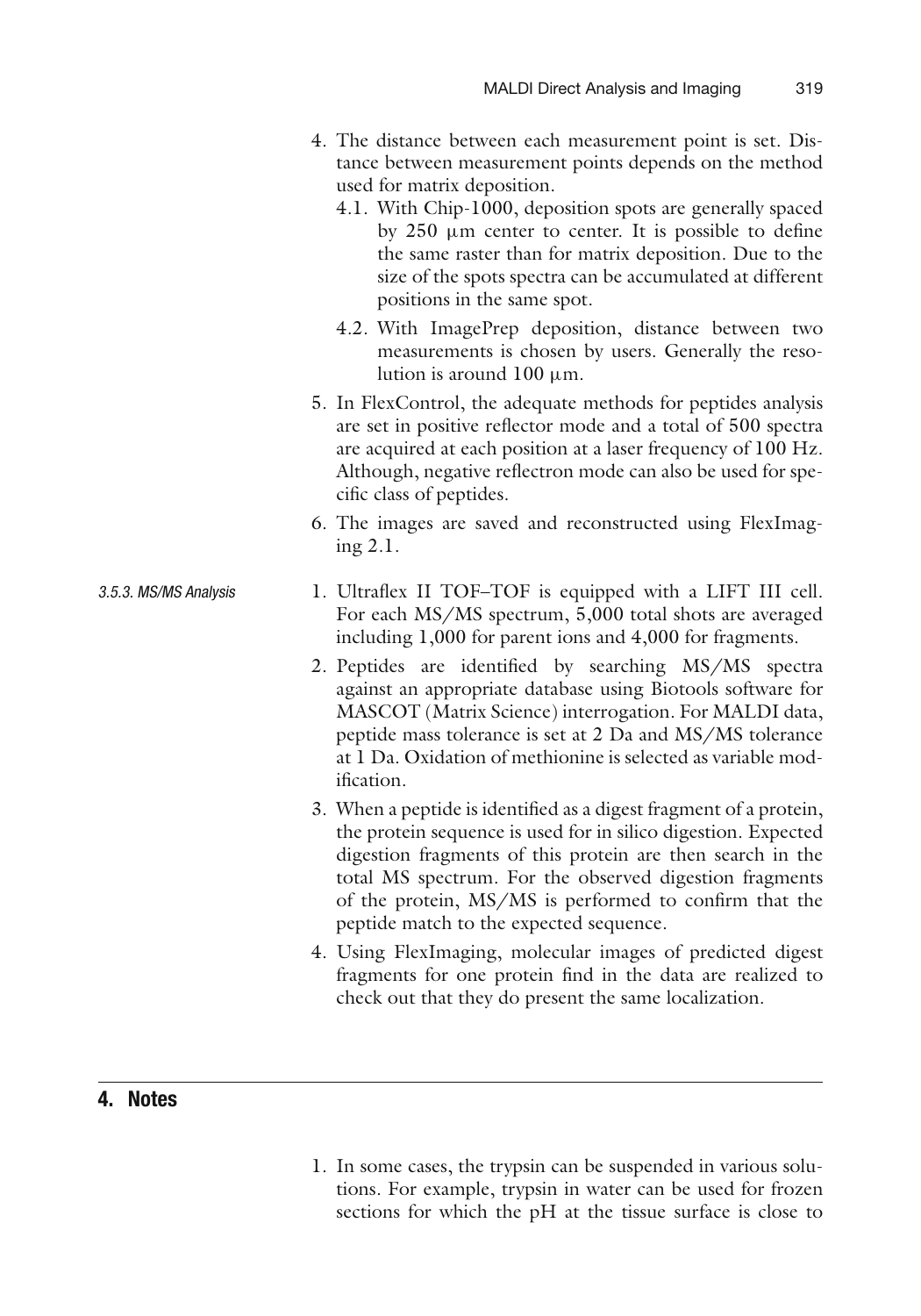the optimal pH value required for enzyme efficiency. Mix of water: methanol  $(1:1 \text{ v/v})$  can also be used with trypsin to achieve better extraction and permit a better access of cleavage sites to the enzyme. Use of water or water/methanol is recommended when using CHIP-1000 device for easier stabilization of droplets ejection.

- 2. Prior to deposition, 2 μl of matrix solution could be deposited with a micropipette on a classical MALDI sample plate to check the crystallization. Crystallization is expected close to that of SA, with homogenous smalls and fines white crystals.
- 3. Prior to deposition, 2 μl of matrix solution could be deposited with a micropipette on a classical MALDI sample plate to check the crystallization. Crystallization is expected to be uniform, with longs and fines white crystals as shown in table 2a of  $(25)$ .
- 4. Smaller sections have not enough molecules for extraction and thicker sections may cause problems of conductivity (due to the insulating nature of tissues) and charge effects by charge accumulation at the sample surface during MALDI analysis. Charge effects will decrease spectral quality in axial TOF configuration instruments resulting in a progressive peak shifting toward the high *m*/*z* ratio.
- 5. Care must be taken of air bubbles formation at the surface of the tissue section that may leads to artifacts during MS analysis.
- 6. Other organic solvents could be used to perform this step. More information could be obtained in  $(26, 27)$  $(26, 27)$  $(26, 27)$ . You must be careful not to increase the number of washing steps to avoid molecules delocalization.
- 7. To check matrix coverage, you need to ensure that the crystallization is dense, uniform and composed of small crystals.

#### **Acknowledgments**

This study was supported by grants from the Centre National de la Recherche Scientifique (DPI), Ministère de L'Enseignement Supérieur et de la Recherche, the Agence Nationale de la Recherche PCV (To IF).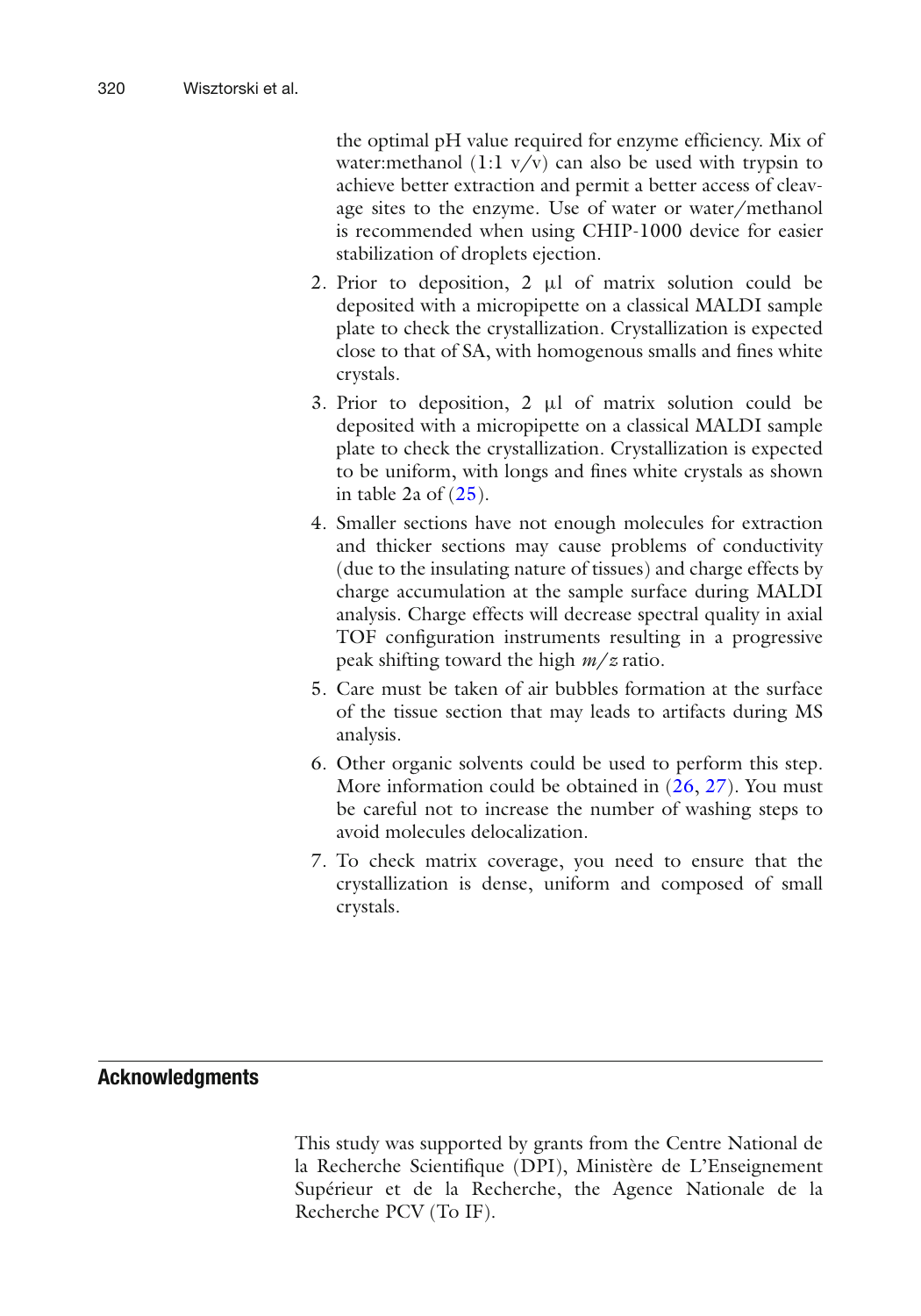#### **References**

- 1. Reyzer, M. L., Hsieh, Y., Ng, K., Korfmacher, W. A., Caprioli, R. M. (2003) Direct analysis of drug candidates in tissue by matrix-assisted laser desorption/ionization mass spectrometry. *J Mass Spectrom*, **38,** 1081–1092.
- <span id="page-18-0"></span>2. Rubakhin, S. S., Jurchen, J. C., Monroe, E. B., Sweedler, J. V. (2005) Imaging mass spectrometry: fundamentals and applications to drug discovery. *Drug Discov Today*, **10,** 823–837.
- <span id="page-18-1"></span>3. Deininger, S. O., Ebert, M. P., Futterer, A., Gerhard, M., Rocken, C. (2008) MALDI imaging combined with hierarchical clustering as a new tool for the interpretation of complex human cancers. *J Proteome Res*, **7**, 5230–5236
- <span id="page-18-2"></span>4. Fournier, I., Wisztorski, M., Salzet, M. (2008) Tissue imaging using MALDI-MS: a new frontier of histopathology proteomics. *Expert Rev Proteomics*, **5,** 413–424.
- 5. Franck, J., Arafah, K., Elayed, M., Bonnel, D., Vergara, D., Jacquet, A., Vinatier, D., Wisztorski, M., Day, R., Fournier, I., Salzet, M. (2009) MALDI IMAGING: state of the art technology in clinical proteomics. *Mol Cell Proteomics*, **8**, 2023-2033.
- 6. Walch, A., Rauser, S., Deininger, S. O., Hofler, H. (2008) MALDI imaging mass spectrometry for direct tissue analysis: a new frontier for molecular histology. *Histochem Cell Biol*, **130,** 421–434.
- <span id="page-18-3"></span>7. Groseclose, M. R., Andersson, M., Hardesty, W. M., Caprioli, R. M. (2007) Identification of proteins directly from tissue: *in situ* tryptic digestions coupled with imaging mass spectrometry. *J Mass Spectrom*, **42,** 254–262.
- <span id="page-18-4"></span>8. Lemaire, R., Desmons, A., Tabet, J. C., Day, R., Salzet, M., Fournier, I. (2007) Direct analysis and MALDI imaging of formalin-fixed, paraffin-embedded tissue sections. *J Proteome Res*, **6,** 1295–1305.
- <span id="page-18-5"></span>9. Franck, J., Wisztorski, m., El ayed, M., Bonnel, D., Barnes, A., Fournier, I., Salzet, M. (2008) Automatic spotting solution for MALDI Imaging: process optimization and new developments. *56th Annual Conference on Mass Spectrometry and Allied Topics*, Denver, CO, June 1–5, 2008.
- <span id="page-18-7"></span><span id="page-18-6"></span>10. Stauber, J., Lemaire, R., Franck, J., Bonnel, D., Croix, D., Day, R., Wisztorski, M., Fournier, I., Salzet, M. (2008) MALDI imaging of formalin-fixed paraffin-embedded tissues: application to model animals of Parkinson disease for biomarker hunting. *J Proteome Res*, **7,** 969–978.
- 11. Groseclose, M. R., Massion, P. P., Chaurand, P., Caprioli, R. M. (2008) High-throughput proteomic analysis of formalin-fixed paraffinembedded tissue microarrays using MALDI imaging mass spectrometry. *Proteomics*, **8,** 3715–3724.
- 12. Ronci, M., Bonanno, E., Colantoni, A., Pieroni, L., Di Ilio, C., Spagnoli, L. G., Federici, G., Urbani, A. (2008) Protein unlocking procedures of formalin-fixed paraffin-embedded tissues: application to MALDI-TOF imaging MS investigations. *Proteomics*, **8,** 3702–3714.
- <span id="page-18-8"></span>13. Plenat, F., Antunes, L., Haller, T., Piet-Ounnoughene, M., Klein-Monhoven, N., Champigneulle, J., Chenal, P., Bland, V., Garcia-Pimenta, F., Labouyrie, E. (2001) Formaldehyde fixation in the third millennium. *Ann Pathol*, **21,** 29–47.
- <span id="page-18-9"></span>14. Plenat, F., Montagne, K., Weinbreck, N., Corby, S., Champigneulle, J., Antunes, L., Bonnet, C., Maire, C., Monhoven, N. (2006) Molecular consequences of fixation and tissue processing: the examples of nucleic acids and proteins. *Ann Pathol*, **26,** 8–21.
- 15. Kieman, J. A. (2000) Formaldehyde, formalin, paraformaldehyde and glutaraldehyde: what they are and what they do. *Micros Today***, 8**, 8–14.
- <span id="page-18-10"></span>16. Redeker, V., Toullec, J. Y., Vinh, J., Rossier, J., Soyez, D. (1998) Combination of peptide profiling by matrix-assisted laser desorption/ionization time-of-flight mass spectrometry and immunodetection on single glands or cells. *Anal Chem*, **70,** 1805–1811.
- <span id="page-18-11"></span>17. Shi, S. R., Cote, R. J., Taylor, C. R. (1997) Antigen retrieval immunohistochemistry: past, present, future. *J Histochem Cytochem*, **45,** 327–343.
- <span id="page-18-12"></span>18. Shi, S. R., Cote, R. J., Taylor, C. R. (2001) Antigen retrieval techniques: current perspectives. *J Histochem Cytochem*, **49,** 931–937.
- 19. Shi, S. R., Cote, R. J., Taylor, C. R. (2001) Antigen retrieval immunohistochemistry and molecular morphology in the year 2001. *Appl Immunohistochem Mol Morphol*, **9,**  $107 - 116$ .
- 20. Shi, S. R., Liu, C., Young, L., Taylor, C. (2007) Development of an optimal antigen retrieval protocol for immunohistochemistry of retinoblastoma protein (pRB) in formalin fixed, paraffin sections based on comparison of different methods. *Biotech Histochem*, **82,** 301–309.
- 21. Shi, S. R., Shi, Y., Taylor, C. R. (2007) Updates on antigen retrieval techniques for